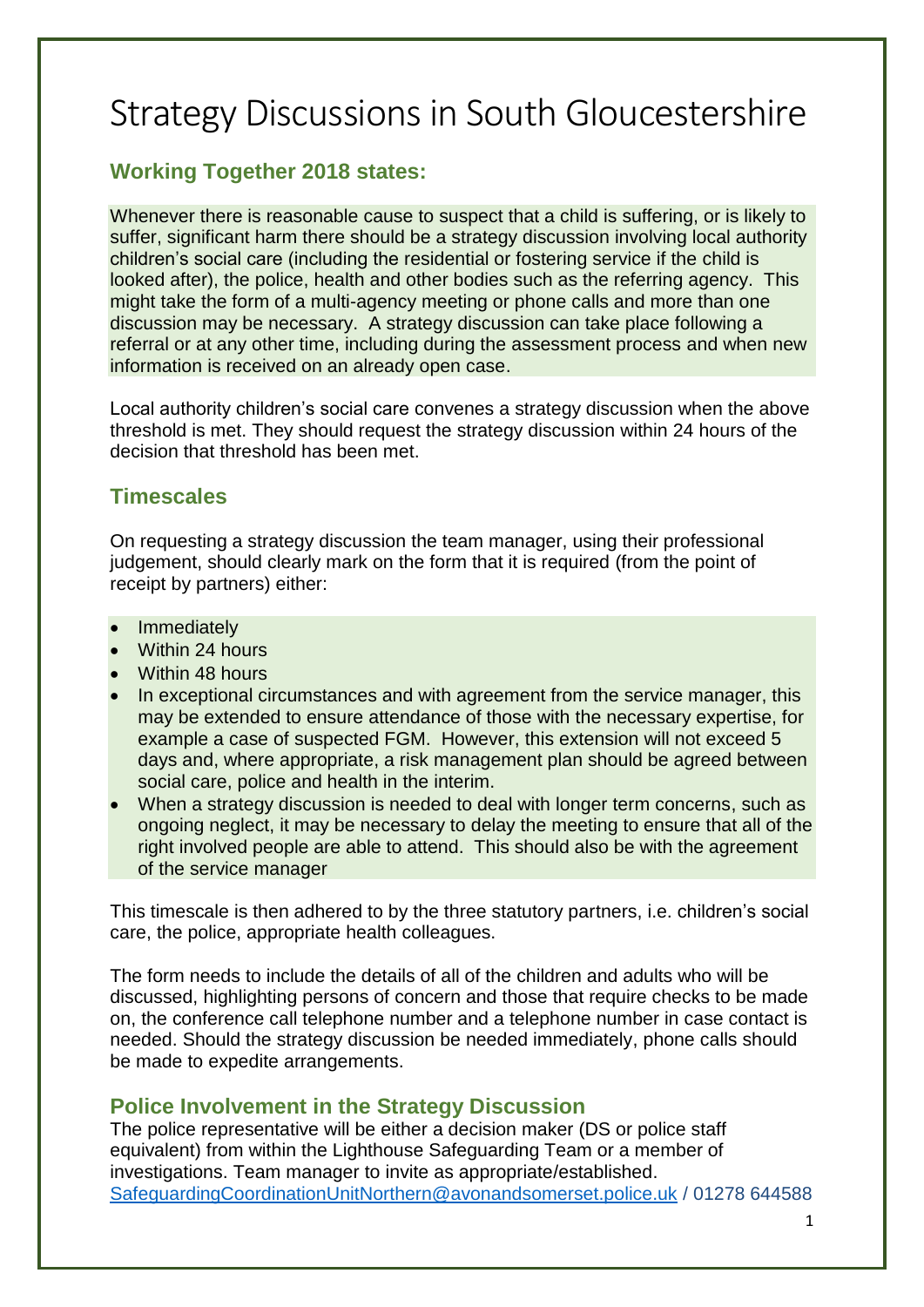### **Health Involvement in the Strategy Discussion**

To invite the community paediatrician if:

- There is ongoing involvement and the child is well known to the service
- SA/FGM
- A medical is needed
- But otherwise invite the most appropriate health professional
- Pre-school Health Visitor
- School age consider GPs. This would improve information sharing regarding parents and not just the child. However there are significant issues around availability and therefore timings would need to be taken into account if the GP was key
- MASH health representative to be invited if health invitee is unable to attend. [Sirona.safe@nhs.net](mailto:Sirona.safe@nhs.net)

#### *(Community paediatrician is the go to person, if cannot get other health involvement)*

#### **Other professionals to invite to the strategy discussion if applicable**

- $\checkmark$  The referring professional/organisation
- The child's nursery, children's centre, school or college
- $\checkmark$  Any other health services the child or family are receiving
- $\times$  IDVAs
- $\times$  BASE

Team manager to consider the timing of the strategy discussion. Not always possible, but consider the following. Best availability:

- Community paediatrician before 1.00
- GPs lunchtime (12.00-2.00)
- $\circled{1}$  Health visitors no best time
- $\circled{P}$  Police no best time but if possible completed before 3pm
- $\circled{1}$  First thing in the morning can be worth trying

Once the strategy discussion is booked, it should be added to the electronic strategy discussion diary held by ART.

- $\checkmark$  The strategy discussion should follow the South Gloucestershire strategy discussion agenda and determine the child's safety and welfare, and plan future action as well as determine whether there are grounds to initiate an enquiry under S47 of the Children Act 1989.
- $\checkmark$  In sharing history the 'first, last and worst' approach is useful to avoid lengthy discussions whilst ensuring the most pertinent information is shared.
- $\checkmark$  Minutes should be produced within 72 hours.